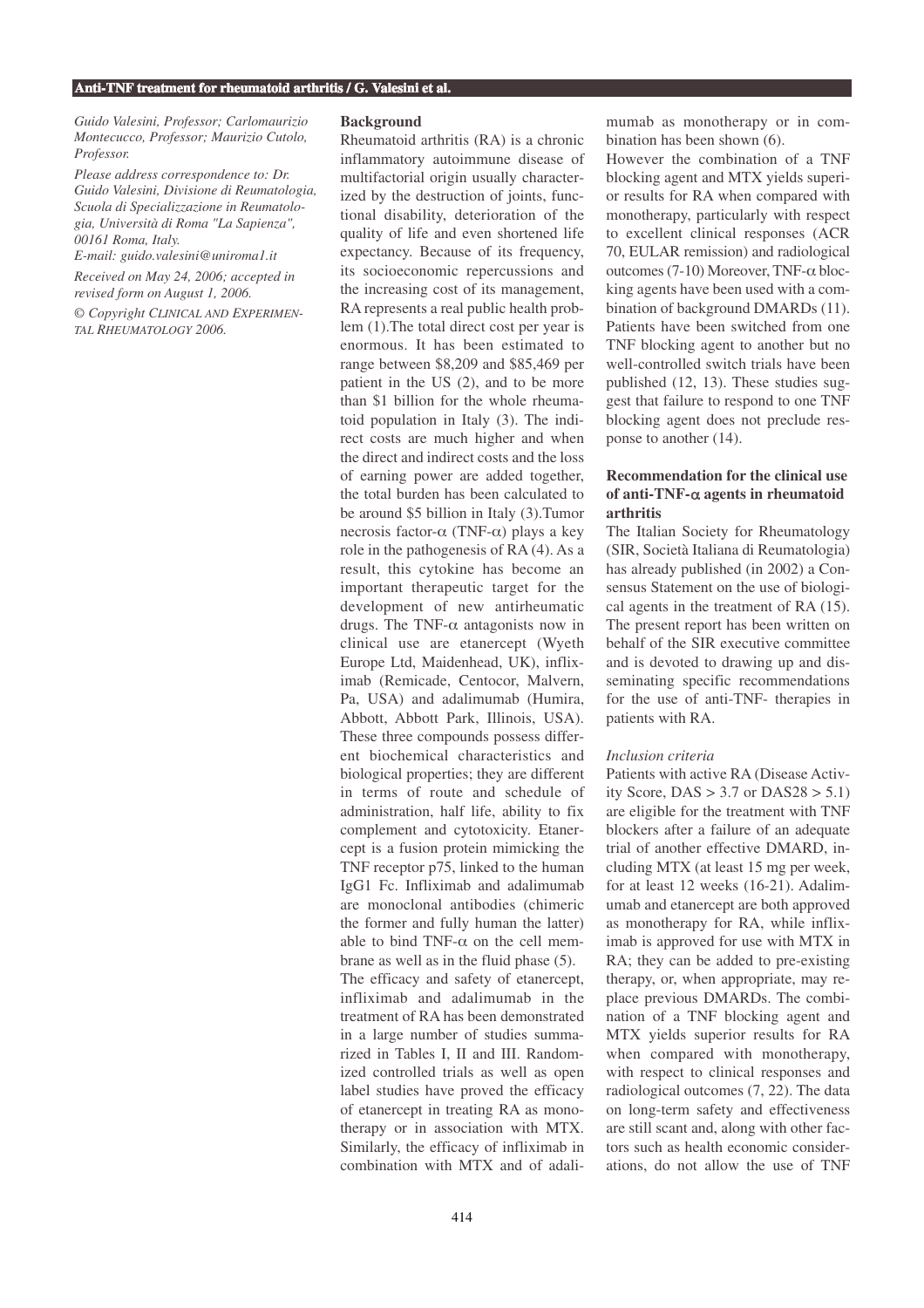blocking agents as the first DMARD for the treatment of RA. (23, 24).

## *Assessment of response to, and criteria for withdrawal of anti-TNF-*<sup>α</sup> *therapy*

A careful evaluation of the efficacy is mandatory in order to avoid unjustified potential long-term side effects and for pharmaco-economic reasons as well (17). Treatment with TNF inhibitors improves symptoms, clinical signs, laboratory parameters and radiographic progression in patients with severe, active RA either refractory to conventional DMARDs (22, 25-33) or DMARD naive  $(7, 34, 35)$ . So far, there is no evidence that the same efficacy could be obtained in less active/severe RA (36).The activity criteria for patient inclusion in most of the clinical trials are  $\geq 6$  swollen joints, and elevation of the inflammatory indices (e.g. PCR > 20 mg/l) that means a DAS > 3.2 (17). For clinical purposes, several European Rheumatology Societies recommend DAS to evaluate disease activity before starting therapy with anti-TNF- $\alpha$  drugs (37, 38). DAS is a highly reliable index (39) and offers the advantage of using the same index for measurement of disease activity as inclusion criterion and

measurement of response to treatment as well (40).

Although ACR response criteria (41) have usually been employed in most of the controlled clinical trials, other composite indices like DAS, or individual indicators like HAQ, are usually recommended in clinical practice (42). Several laboratory parameters show significant changes along with clinical response. In addition to acute-phase reactants, rheumatoid factor titre and, in some studies, anti-citrullinated peptide antibody levels may show a significant decrease following TNF-α blockers (43-45). The biologic relevance and clinical usefulness of these changes still needs to be established.

Blockade of radiographic progression can be observed, especially when anti-TNF- $\alpha$  are given in combination with MTX (7, 22, 25, 34, 35). This effect may occur even in patients with poor clinical response (7, 22, 46). The biological, clinical and prognostic significance of this last finding is not completely understood (47, 48) so there is no definite evidence supporting that anti-TNF- $\alpha$  treatment should be maintained in clinically non-responsive patients. Additional imaging techniques, e.g. Power-Doppler ultrasonography or magnetic resonance, might be useful to evaluate disease activity and response to treatment (49, 50, 51). Nowadays, further efforts of standardization are needed in order to obtain reliable and reproducible evaluations in different settings (51). Waiting for more evidence-based indications over a possible temporary or intermittent use of these drugs (50, 52), the data available so far suggest that anti-TNF- $\alpha$  therapy should be continued indefinitely to maintain adequate clinical and radiological responses (7, 53, 54). For this reason, it is important to establish the right time to evaluate clinical response and to stop treatment in case of lack of response. On the basis of the most relevant controlled clinical trials (7-35), this time is usually 12 weeks (17, 42), and maintainment of clinical response should be further evaluated every three months. If a satisfactory clinical response (by DAS, Table IV) is not reached at 12 weeks, the anti-TNF- $\alpha$  treatment should

be stopped or switched to another anti-TNF- $\alpha$  agent (42, 55). Efficacy of switching to a different TNF- $\alpha$  blocker has been also reported after loss of clinical response or after infusion reactions

| <b>Table I.</b> Major clinical studies of <i>ETANERCEPT</i> in RA patients. |            |                                           |                                     |                            |                                                     |                                 |                                                           |
|-----------------------------------------------------------------------------|------------|-------------------------------------------|-------------------------------------|----------------------------|-----------------------------------------------------|---------------------------------|-----------------------------------------------------------|
| Study                                                                       | Design     | <b>Patient Number</b>                     | Age $(yrs)$                         | Disease<br>Duration        | Drug<br>Comparator                                  | Treatment<br>Duration           | Outcomes                                                  |
|                                                                             |            |                                           |                                     | ETANERCEPT MONOTHERAPY     |                                                     |                                 |                                                           |
| Moreland 1999 & 2003                                                        | RCT/OL     | 234<br>(DMARD <sub>s</sub><br>refractory) | 51-53<br>(mean)                     | $11-13$ yrs<br>(mean)      | placebo                                             | 6 <sub>mo</sub><br>RCT 5 yrs OL | ACR response; HAQ                                         |
|                                                                             |            |                                           | <b>COMBINATION THERAPY WITH MTX</b> |                            |                                                     |                                 |                                                           |
| Weinblatt 1999<br>& Kremer 2002                                             | RTC/OL     | 89<br>(MTX refractory)                    | $48 - 53$<br>(mean)                 | $13 \text{ yrs}$<br>(mean) | placebo                                             | 6 mo RCT<br>56 wk OL            | ACR response                                              |
| TEMPO 2004 Klareskog                                                        | <b>RCT</b> | 682<br>(active disease)                   | 53<br>(mean)                        | 6yrs<br>(mean)             | ETA monotherapy<br><b>VS</b><br>$ETA + MTX$ (20 mg) | 52 wk                           | ACR response;<br>radiographic progression                 |
|                                                                             |            |                                           |                                     | ETANERCEPT IN EARLY RA     |                                                     |                                 |                                                           |
| ERA 2002 Genovese<br>& Genovese 2005                                        | RCT/OL     | 632<br>(MTX naive)                        | 49-51<br>(mean)                     | $<$ 3 yrs<br>(mean)        | <b>MTX</b><br>(mean dosage: 19 mg)                  | 2 yrs RCT<br>5 yrs OL           | ACR response; DAS;<br>safety; radiographic<br>progression |
|                                                                             |            |                                           |                                     |                            | ETANERCEPT IN EARLY RA vs LONG-STANDING DISEASE     |                                 |                                                           |
| Baumgartner 2004                                                            | OL         | 671                                       | 51-53<br>(mean)                     | $1/12$ yrs<br>(mean)       | <b>ETA</b>                                          | 3 yrs                           | HAQ                                                       |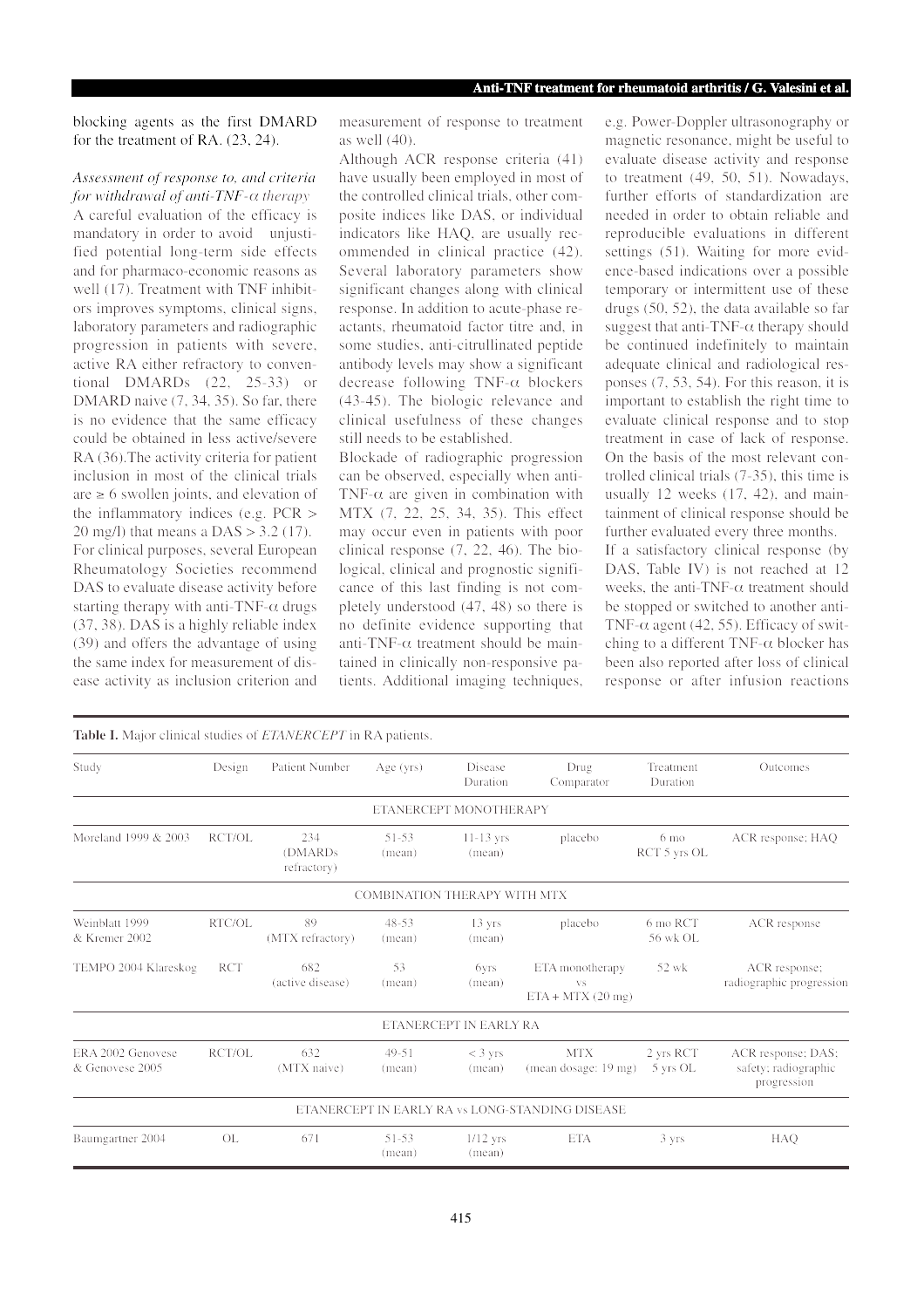|  | Table II. Major clinical studies of ADALIMUMAB in RA patients. |  |
|--|----------------------------------------------------------------|--|
|--|----------------------------------------------------------------|--|

| Study                                             | Design     | <b>Patient Number</b>                         | Age $(yrs)$         | Disease<br>Duration                 | Drug<br>Comparator                          | Treatment<br>Duration   | Outcomes                                         |
|---------------------------------------------------|------------|-----------------------------------------------|---------------------|-------------------------------------|---------------------------------------------|-------------------------|--------------------------------------------------|
|                                                   |            |                                               |                     | ADALIMUMAB MONOTHERAPY              |                                             |                         |                                                  |
| Barrera 2002                                      | RCT/OL     | 198<br>(active disease)                       | 55-57<br>(mean)     | 50-108 mo<br>(median)               | placebo/<br>MTX (75 $\triangleright$ 25 mg) | 48 wk                   | $%$ drop-out;<br><b>EULAR</b> response           |
| DEO11 2002<br>van de Putte<br>& van de Putte 2004 | RCT/OL     | 544<br>(active disease.<br>DMARDs refractory) | $51 - 54$<br>(mean) | $9-11$ yrs<br>(mean)                | placebo                                     | 4 yrs                   | ACR response                                     |
|                                                   |            |                                               |                     | <b>COMBINATION THERAPY WITH MTX</b> |                                             |                         |                                                  |
| ARMADA 2003<br>Weinblatt & DE020 2004             | RCT/OL     | 271<br>(active disease,<br>DMARDs refractory) | 53-57<br>(mean)     | $11-13$ yrs<br>(mean)               | placebo                                     | $24$ wk<br>RCT 3 yrs OL | ACR response                                     |
| STAR 2003 Furst                                   | <b>RCT</b> | 636<br>(active disease)                       | 55<br>(mean)        | $9-11$ yrs<br>(mean)                | placebo                                     | 24 wk                   | ACR response; safety                             |
| DEO19 2004 Keystone                               | <b>RCT</b> | 619<br>(active disease)                       | 56-57<br>(mean)     | 11<br>(mean)                        | placebo                                     | 52 wk                   | ACR response;<br>radiographic progression        |
| ReAct 2005 Burmester/<br>Mariette/Bombardieri     | OL         | 4241<br>(active disease)                      | 549<br>(mean)       | 11 yrs                              |                                             | 12 wk (ongoing)         | <b>ACR &amp; EULAR</b><br>response               |
|                                                   |            |                                               |                     | ADALIMUBAB IN EARLY RA              |                                             |                         |                                                  |
| PREMIER 2005<br>van der Heijde/<br>Pavelka/Emery  | $DB$       | 585<br>(active disease)                       | adults              | $<$ 3 yrs                           | <b>ADA/MTX</b><br>(max 20 mg)               | 2 yrs                   | ACR response; DAS28;<br>radiographic progression |

(56) [14] in patients who had initially demonstrated clinical response.

# **Warnings and withdrawal for toxicity**

## *Infections*

Generally the appearance or incidence of infections in immuno-compromised patients may be a consequence of too intensive immunosuppression, although the specific mechanism of action of the drug will help determine the specific infections that are seen. TNF play a crucial role in the body's defense against both bacterial and viral invasion, particularly in the recruitment of neutrophils, and macrophages to the sites of infection. (57). Therefore, if the effects of TNF are blocked, patients may be in a condition of an increased risk of infections. Despite this theoretical concept, practically the rates of infection seen during clinical trials of etanercept, infliximab, and adalimumab in RA patients were not significantly increased compared with those in the placebo control groups (32, 58-60). Less important infections, such as upper respiratory tract infections, were seen frequently, but not at a rate greater than in the placebo group. However, clinical trials may not be efficient to detect an increased rate of serious infections. This is particularly true as strict inclusion and exclusion criteria may limit the study to patients at low risk of infection. Despite this, a recent phase IV study of adalimumab, which did not restrict the use of concomitant DMARDs or corticosteroids among the enrolled patients, did not detect an increase in serious infections among treated RA patients compared with placebo (30). In any case, patients with RA are already at an increased risk of serious infections in comparison with the general population (61).

An increased susceptibility to tuberculosis (TB) or re-activation of latent TB should be considered a class characteristic of TNF-blocking agents and causes the greatest concern in RA treated patients. The number of reports of TB during the clinical trials was relatively low, with one case reported during a clinical trial of 340 patients treated

with infliximab, 22 and 13 cases among 2,468 patients during the clinical development phases of adalimumab (62, 63).

By contrast, there have been no cases reported during clinical trials of etanercept. There are now numerous case reports of TB developing in patients who have received infliximab. In 2001, 70 cases of TB associated with exposure to infliximab, from an unknown denominator of those treated, were reported, of which 47 had received the drug for RA (64). More than 50% of the cases were characterized by extrapulmonary infections. The majority (64%) of the cases occurred in Europe. Since that report, cases have continued to be observed in patients who have received infliximab, etanercept, and adalimumab (65-69). Most of these infections have occurred in patients with a known history of TB, suggesting a reactivated infection, but some have occurred in patients with no known previous history of the disease. Interestingly, although etanercept blocks the same cytokine, there have been very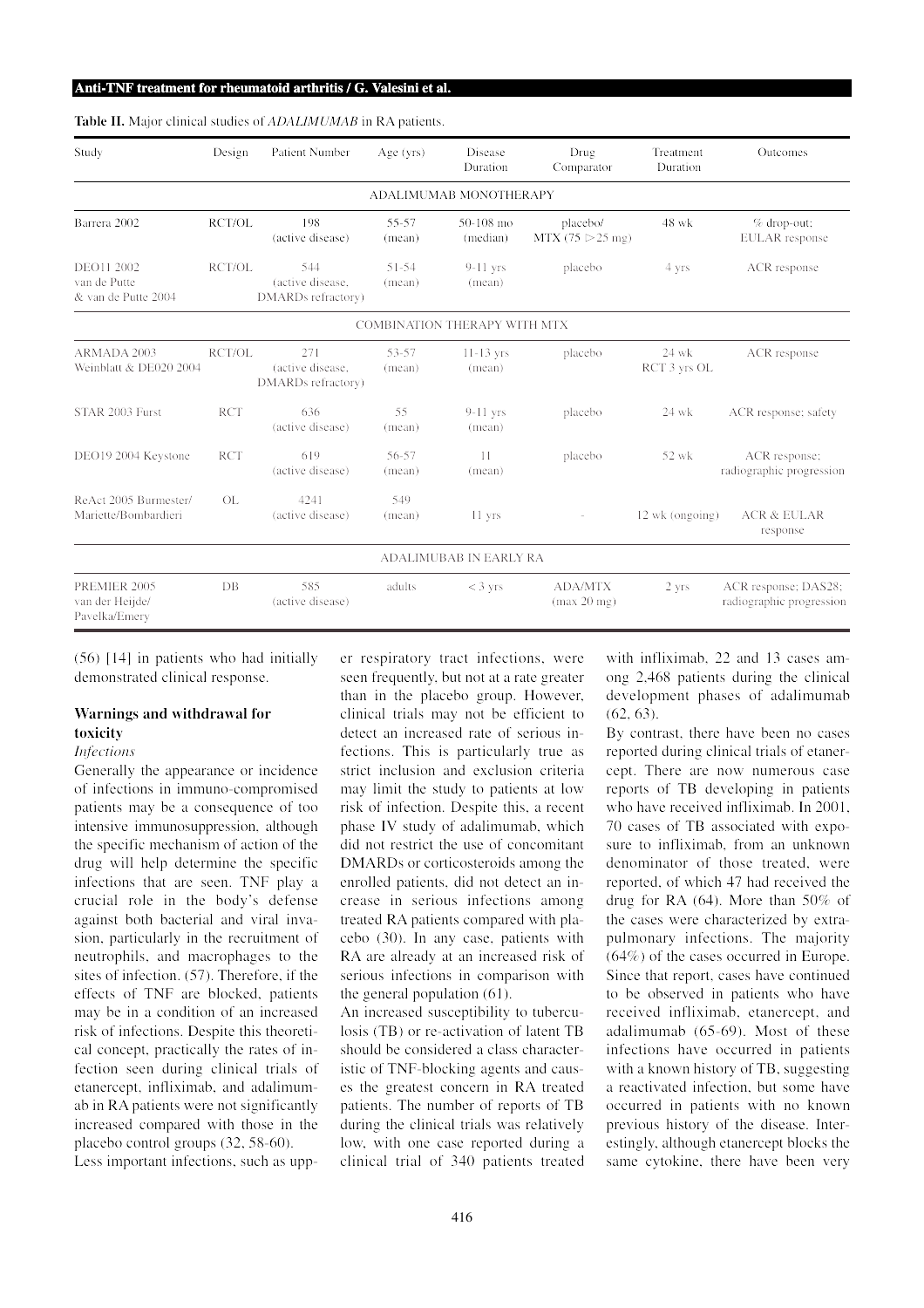**Table III.** Major clinical studies of *INFLIXIMAB* in RA patients.

| Study                                          | Design        | <b>Patient Number</b> | Age $(yrs)$                         | Disease<br>Duration           | Drug<br>Comparator                                      | Treatment<br>Duration | <b>Outcomes</b>                                          |
|------------------------------------------------|---------------|-----------------------|-------------------------------------|-------------------------------|---------------------------------------------------------|-----------------------|----------------------------------------------------------|
|                                                |               |                       | <b>COMBINATION THERAPY WITH MTX</b> |                               |                                                         |                       |                                                          |
| Maini 1999 & Lipsky 2000 RCT<br><b>ATTRACT</b> |               | 428                   | 53<br>(mean)                        | $6.8$ yrs                     | placebo                                                 | 54 wk                 | ACR response;<br>HAO: SF-36;<br>radiographic progression |
| Maini 2004<br><b>ATTRACT</b> extension         | <b>RCT</b>    | 259                   | 53<br>(mean)                        | $6.8$ yrs                     | placebo                                                 | 48 wk                 | ACR response;<br>HAQ; SF-36;<br>radiographic progression |
| Smolen 2005<br><b>ATTRACT</b> subanalysis      | <b>RCT</b>    | 237                   | 53.3<br>(mean)                      | 11 yrs                        | placebo                                                 | 54 wk                 | ACR response;<br>DAS28:<br>radiographic progression      |
| Fleischmann 2005<br>iRAMT trial                | <b>OL</b>     | 210                   | 53.2<br>(mean)                      | $10.4$ yrs                    |                                                         | 54 wk                 | ACR response;<br>HAQ; DAS                                |
|                                                |               |                       |                                     | <b>INFLIXIMAB IN EARLY RA</b> |                                                         |                       |                                                          |
| St. Clair 2004 ASPIRE                          | <b>RCT</b>    | 1049                  | 50.5<br>(mean)                      | 7 mo                          | Infliximab $+$ MTX<br>vs placebo + MTX                  | 54 wk                 | ACR response; HAQ;<br>SF-36; radiographic<br>progression |
| Ouinn 2005                                     | <b>RCT-DB</b> | 20                    | 52<br>(mean)                        | $6 \text{ mo}$                | Infliximab $+$ MTX<br>vs placebo + MTX                  | $12 \text{ mo}$       | MRI                                                      |
| Goekoop-Ruiterman 2005<br>The BeSt Study       | <b>RCT</b>    | 508                   | 54.2<br>(mean)                      | $23$ wk                       | comparison of<br>four different<br>treatment strategies | 54 wk                 | DAS44; HAQ;<br>radiographic<br>progression               |

few reports of TB after its use. During the pharmacovigilance observational period, only nine cases of TB among patients receiving etanercept had been reported to the Federal Drug Administration (FDA) compared with the 70 cases with infliximab. Possible suggestions for this discrepancy include the different mechanisms by which the two agents block TNF (70). Serious bacterial infections have been observed in patients receiving TNF blocking agents (71), but it is not clear for the most part that their incidence is higher than in patients with RA using other forms of DMARD therapy and/or corticosteroids. TNF blocking agents should not be started or should be discontinued when serious infections and/or opportunistic infections occur, including septic arthritis, infected prostheses, acute abscess, osteomyelitis, sepsis, systemic fungal infections. Treatment in such patients should only be resumed if the infections have been treated adequately.

### *Hepatitis*

Despite several data on TNF inhibition

and increased susceptibility to bacterial, fungal, and mycobacterial infections, relatively little has been described regarding the safety of these agents in the setting of chronic viral infections. Recent findings have demonstrated that TNF mediated pathways play a critical role in regulating the molecular interactions between cellular and viral factors within infected cells and that many viral pathogens have learned to exploit the TNF pathway, using it to escape control and favour their expansion (72). Viral diseases in general are characterized by three general patterns of infectivity (73). Acute infections such as influenza appear to be self-limited disease whereby the host defenses ultimately prevail and eliminate the pathogen. Herpes viral infections such as herpes simplex type 1 and 2, Epstein-Barr virus, and varicella zoster among others display a period of acute primary infection followed by a prolonged or lifelong period of latency whereby the host defense system keeps the pathogen in check. Failure of such immunological control involves reactivation, often with a different expression of disease (that is, dermatomal zoster). Finally, a few viral pathogens have the capacity to cause a primary infection and then remain in a persistent replicative state for the remainder of the life of their host. A relatively small number of viral agents are capable of such a pattern of disease, but these include hepatitis B and C viruses (HBV and HCV) and the human immunodeficiency virus (HIV) types 1 and 2. These agents are prevalent worldwide, infecting an estimated half a billion patients, and therefore it is natural to question what effect inhibition of TNF has on their natural history and clinical expression. The long term safety or efficacy of TNF blockers in chronic hepatitis B and C patients is not known. TNF blockers should not be used in patients with hepatitis B infection, although anecdotal data indicate that reactivation of HB infection after TNF blockers withdrawal can be prevented by using prophylactic antiviral therapy (74). HCV is a bloodborne pathogen that appears endemic in most areas of the world and is estimated to infect nearly 200 million people world-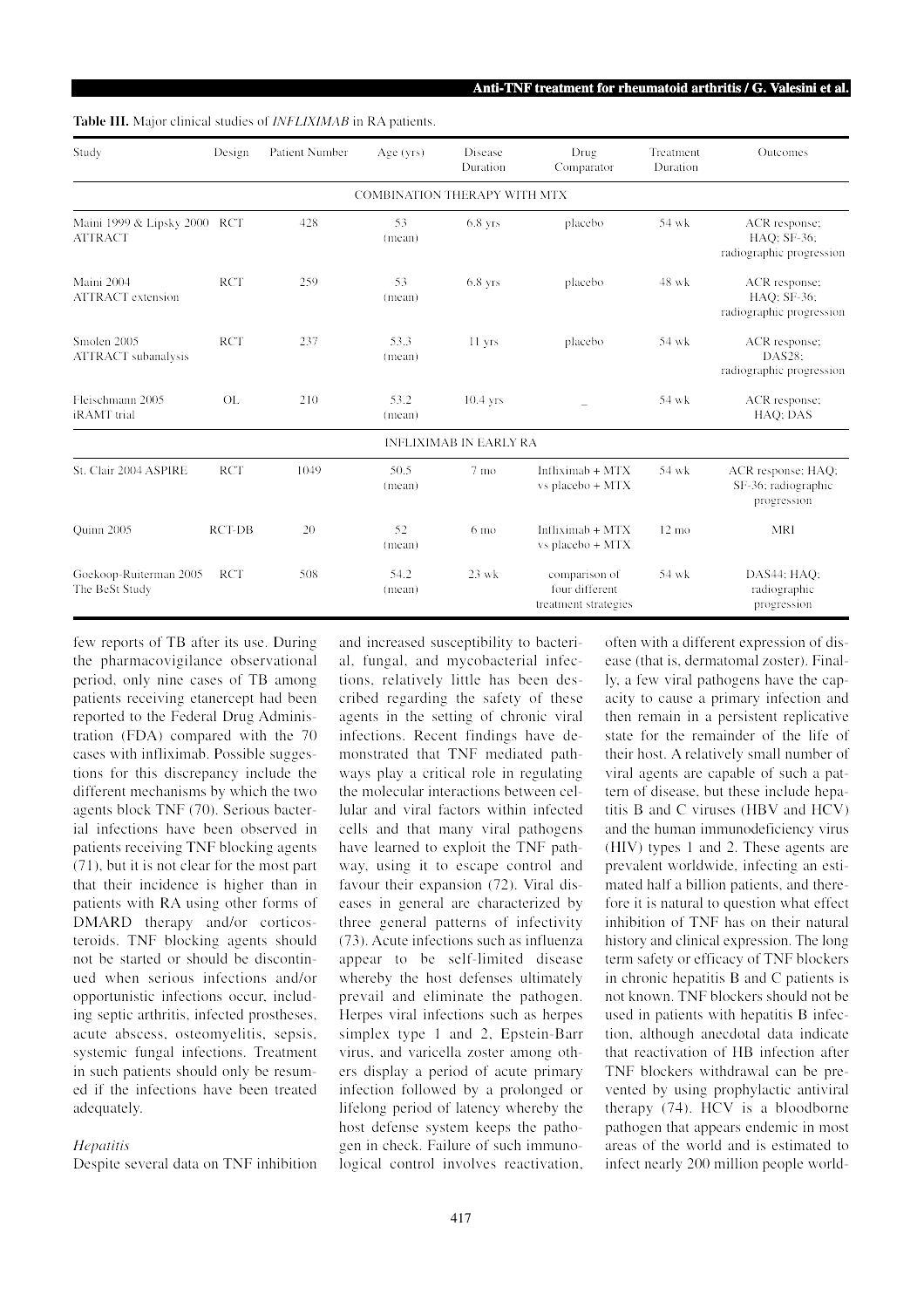**Table IV.** Evaluation of clinical activity and clinical response according to the EULAR disease activity score (DAS) (40).

| Present<br><b>DAS</b>       | >1.2              | DAS improvement<br>$0.6 - 1.2$ | 0.6         |  |
|-----------------------------|-------------------|--------------------------------|-------------|--|
| $\leq$ 2.4 inactive         | Good response     | Moderate response              | No response |  |
| $>$ 2.4 $\leq$ 3.7 moderate | Moderate response | Moderate response              | No response |  |
| $>$ 3.7 very active         | Moderate response | No response                    | No response |  |

**Table V.** Recommendations for the use of biologic (TNF-α blocking) agents in the treatment of rheumatoid arthritis in Italy.

Specific point approved by the SIR executive committee<sup>\*</sup>

- 1. Patients with active RA ( DAS > 3.7 o DAS28 > 5.1) are eligible to the treatment with TNF blockers after a failure of an adequate trial of another effective DMARD, including MTX (at least 15 mg per week, for at least 12 weeks).
- 2. On the basis of the most relevant controlled clinical trials, the right time to evaluate clinical response and to stop treatment in case of lack of response is usually 12 weeks; maintenance of clinical response should be further evaluated every three months.
- 3. Failure to respond to one TNF blocking agent does not preclude response to another.
- 4. An increased susceptibility to tuberculosis (TB) or re-activation of latent TB should be considered a class characteristic of TNF-blocking agents; interestingly, although etanercept blocks the same cytokine, there have been very few reports of TB after its use.
- 5. Anti-TNF therapy appears to be safe in patients with chronic HCV infection who are candidates for treatment with these biologically active agents for other coexisting medical conditions such as RA.
- 6. RA patients treated with TNFa inhibitors show a NHL incidence higher than expected in the general population. However, since severe and active RA represents a predisposing factor for NHL, it is mandatory to avoid a channelling bias due to the fact that just those patients with active and severe disease are selected for anti-TNF therapy.
- 7. High dose infliximab (10mg/kg) appears to be associated with an increased relative risk of worsening congestive heart failure (CHF) and mortality, particularly in RA patients with NYHA Class III-IV CHF.
- 8. There is an increased incidence of ANA and anti-dsDNA after TNF blocking treatment, however there is no evidence that patients who develop such autoantibodies are at increased risk for development of drug-induced lupus.

The members of the executive committee are: Bombardieri S, Cutolo M, Olivieri I, Canesi B, Carrabba M, Di Matteo L, Mathieu A, Montecucco C, Muratore M, Pucino A, Punzi L, Salvarani C, Triolo G, Valesini G, Zeni S, Modena V, Di Munno O.

wide. On the basis of the NHANES III data (21,000 people were tested for HCV), an estimated 3.9 million (1.8%) Americans were infected with HCV, and of this group, 2.7 million (74%) were estimated to have chronic infection associated with HCV viraemia (detectable serum HCV RNA) (75).

Very limited data are available on the use of existing TNF blockers in patients with chronic HCV infection. Recently, a study of 24 patients with chronic HCV infection and RA who received anti-TNF therapy (etanercept or infliximab) has been reported (76). No significant adverse events were reported in these patients, nor significant variations were noted in the liver aminotransferases or in HCV RNA viral loads, yet 16/22 patients with pretreatment and post-treatment HCV RNA evaluations showed decline in viral load. The above-reported study, even if limited, provides the first assessment of anti-TNF safety in RA patients and will likely be followed up by a prospective assessment of this important clinical question in the management of RA patients infected with HCV. Furthermore it was investigated the safety and efficacy of etanercept in HCV patients as an adjuvant to standard IFN (alfa-2b) and ribavirin through a phase II pilot study (77).

The study was a double blind, placebo controlled, randomised clinical trial in the treatment of naive adult patients with chronic HCV infection. A total of 50 subjects were randomised to one of two treatment groups (IFN/ribavirin plus etanercept or IFN/ribavirin plus placebo). HCV genotype 1 infection was found in 90% of patients. Etanercept (or matched placebo) was given subcutaneously in a dose of 25 mg two times per week for 24 weeks only. The primary endpoints of efficacy were normal for alanine aminotransferase (ALT) and showed an absence of serum HCV RNA at 24 weeks. Safety and tolerability were assessed by direct questioning of RA patients about side effects, physical examination, laboratory values, and evaluation of premature withdrawal for safety reasons.

More subjects on the etanercept branch met the primary endpoints of normal ALT and absence of serum HCV RNA. However, the placebo group showed significantly fewer patients with negative HCV RNA at 24 weeks than the etanercept group (32% in the placebo group compared with 63% in the etanercept group,  $p = 0.04$ ). Both endpoints of normal ALT and negative HCV RNA were achieved by 28% on placebo compared with 58% in the etanercept group and the difference was statistically significant ( $p = 0.04$ ). By considering the small number of patients in both branches of the study, strong trends were noted with the etanercept group having fewer side effects in almost every category (gastrointestinal, cardiovascular, cutaneous, neurological, and endocrine). No serious adverse effects were reported in this study and no withdrawal due to side effects.

Following these limited and preliminary data, anti-TNF therapy appears to be safe in patients with chronic HCV infection who are candidates for treatment with these biologically active agents for other coexisting medical conditions such as RA. However, monitoring of serum aminotransferases and perhaps HCV RNA during therapy should be considered because of the lack of information and absence of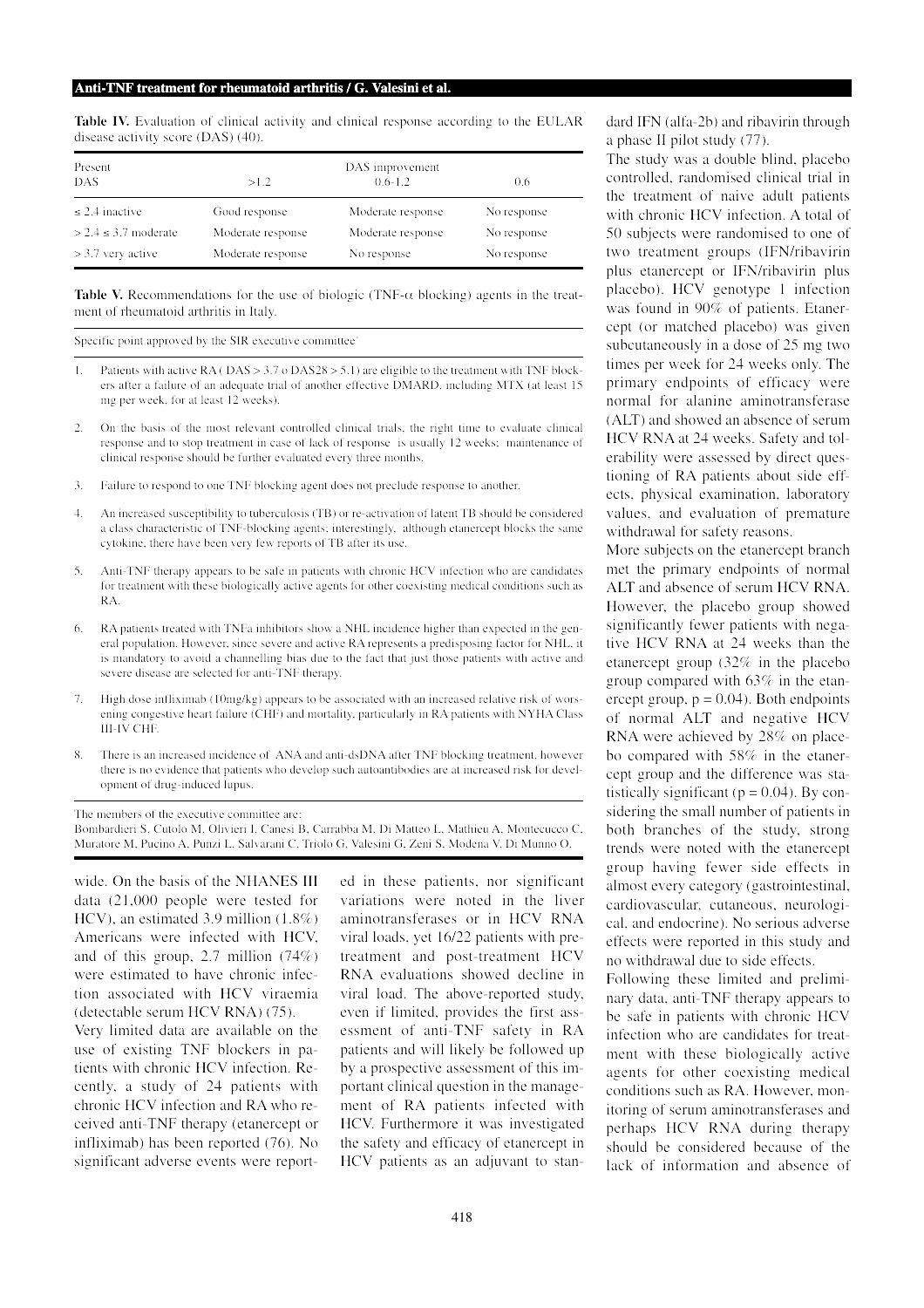prospectively obtained data. Concerning the use of anti-TNF therapy as an adjuvant to IFN/ribavirin, this triple treatment may need to be validated in large clinical trials before it can be recommended for routine use in patients with HCV. In a recent retrospective study, anti-TNF therapy for RA in the setting of HCV appeared to be safe and well-tolerated without apparent influence on the underlying HCV infection (78).

## *Malignancies, lymphoma*

The frequency of neoplasias in RA patients receiving treatment with TNF- $\alpha$ inhibitors does not seem increased significantly, if we exclude a higher risk of lymphomas (79). So far, it is not clear whether such an excess of lymphomas is therapy-related or diseaserelated (80). Intriguingly, some preclinical findings suggest that TNF may promote cancer development and progression, which has led to propose anti-TNF therapy as a novel approach to malignancies. (81).

There is thus far no evidence that TNFblocking agents are associated with an increased incidence of other malignancies or recurrence in patients who have had solid malignancies previously; however *v*igilance with respect to the occurrence of lymphomas and other malignancies including recurrence of solid tumors remains warranted in RA patients using these medications.

RA shows a higher incidence of non-Hodgkin's lymphomas (NHL), with a Standardized Incidence Ratio (SIR) equal or above 2. This finding has been confirmed in almost all of the studies carried out on large series of patients (82-90) and has almost remained the same in the last 30 years, despite the fact that the global incidence of lymphomas has nearly doubled (91).There is also evidence of a significant association between disease activity and risk of developing NHL in RA. In a casecontrol study performed by Baecklund *et al.* (92) on 41 RA patients with lymphoma compared to a group of 113 RA controls, the patients with a moderate disease activity had a relative risk 5 times higher than those with a low activity, and the risk rose to 20 times for those with high activity. In a study performed on 1,767 RA outpatients during 25 years, the risk of lymphoma was 9 times higher for the patients with ESR above 40 mm/h (93).

Disease severity was associated with a significantly increased risk as well (92). Despite a number of NHL reported during treatment with MTX (94), none of the epidemiological studies carried out so far showed an increased risk with this drug (94) as well as with cyclosporine A (95). A moderately increased risk was reported in RA with azathioprine (96).

The first data regarding TNF- $\alpha$ inhibitors in RA have been published by Brown *et al.* (97, 98). This paper deals with 18 lymphomas (15 in patients treated with etanercept and 3 with infliximab) reported to the U.S. Food and Drug Administration (FDA). In this report, two patients with a previous diagnosis of lymphoma died suddenly from a relapse and, as for the newly diagnosed cases, a prompt onset was reported after beginning treatment (median 8 weeks). However, two further studies (79, 85) did not confirm the latter observation.

In 2003, the FDA requested a review of all the cases studied in clinical trials with the three different TNFalpha inhibitors (99). Twenty cases of lymphomas were identified, 10 in the adalimumab group ( $SIR = 5.42$ , with a confidence interval between 2.6 and 10), 6 in the etanercept group (SIR  $= 2.31$ ;  $0.85-5.03$ , and 4 in the infliximab group (SIR =  $6.35$ ; 1.7-16.3). Three additional patients developed lymphoma after suspension of etanercept. The incidence of lymphomas shown by these data is not higher than expected in patients with severe, active RA as those included in these studies. If we focus on the infliximab treated group, the increased risk seems restricted to those patients with advanced and refractory disease.

Three population based studies have been published in the last two years. The first one (85), performed in the U.S.A., deals with a prospective evaluation of 18,572 RA patients, followed for two years, with 29 developing lymphoma (SIR = 1.9; 1.3-2.7). The SIR was 2.9 for anti-TNF- $\alpha$  treated patients (2.6 infliximab, 3.8 etanercept); 1.7 (0.9-3.2) for MTX alone and 1 (0.4- 2.5) for other therapies. The authors conclude that the difference observed in the first group, including patients with a more severe and active disease, does not support a causative role of treatment. The second study (79) was performed in Sweden. Among 757 patients treated either with infliximab or etanercept for 1,603 persons per year, 5 cases of lymphomas were recorded (SIR = 11.5; 3.7-26.9). For comparison, among 800 RA patients from the same area treated with conventional drugs (3,948 persons per year), only two cases of lymphomas have been reported (SIR  $= 1.3$ ; 0.2-4.5). Nevertheless, for the limited number of events and the short period of observation, the difference between the two groups did not reach statistical significance. The Italian national register of anti-TNF-α therapies for RA (ANTARES) has recorded 2 cases of NHL among 1,644 persons per year. NHL were diagnosed 14 and 41 months after starting treatment. The estimated incidence (1.2/1000) is high in absolute terms but lower than that reported in the Swedish study. An additional population based cohort study was performed on patients with RA (one prevalent cohort of 53,067 cases and one incident cohort of 3,703, and one TNF antagonist treated cohort 1999 through 2003 of 4,160 cases) who were linked with the Swedish Cancer Register (100). A study of 500 observed haematopoietic malignancies showed that prevalent and incident patients with RA were at increased risk of lymphoma ( $SIR = 1.9$  and 2.0, respectively) and leukaemia ( $SIR = 2.1$  and 2.2, respectively) but not of myeloma. Patients with RA treated with TNF antagonists had  $SIR = 2.9$ . However, after adjustment for sex, age, and disease duration, the lymphoma risk after exposure to TNF antagonists was no higher than in the other RA cohorts. As for histology, the lymphomas developed during anti-TNF-α treatment do not differ from those reported in other RA patients (104,105). A possible role of EBV, has not been investigated adequately so far (79, 85).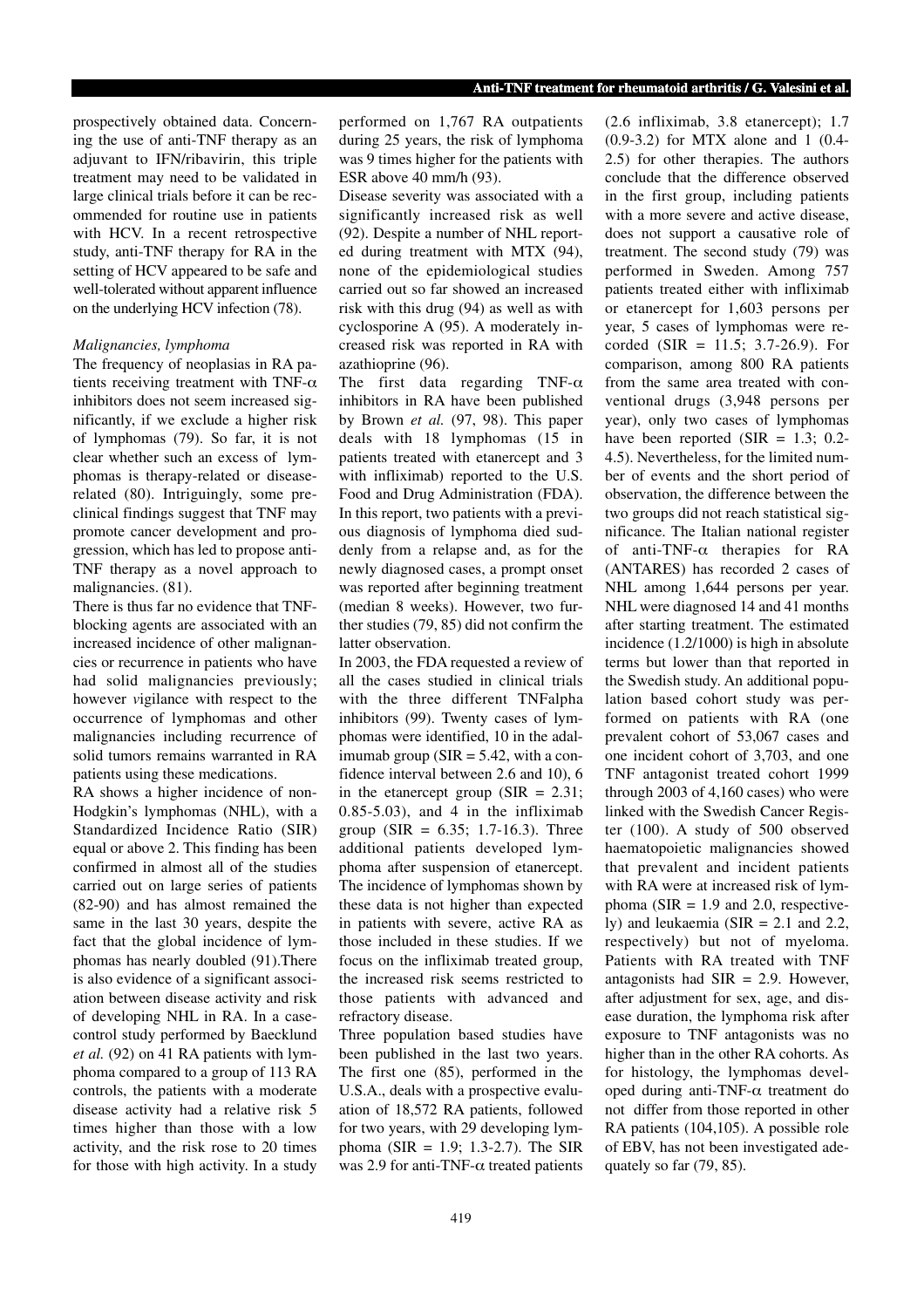In conclusion, RA patients treated with TNF- $\alpha$  inhibitors show a NHL incidence higher than expected in the general population. However, since severe and active RA represents a predisposing factor for NHL, it is mandatory to avoid a channelling bias due to the fact that just those patients with active and severe disease are selected for anti-TNF therapy. Waiting for more detailed data, it is now advisable to perform a careful, close clinical surveillance, quickly reporting all the suspected cases according to the guidelines for postmarketing drug surveillance. Any treatment with TNF- $\alpha$  inhibitors should be avoided in patients with a previous history of lymphoma.

A review paper by Bongartz *et al*. (101) reports the results of a meta-analysis of nine controlled clinical trials published between 1998 and 2004 on the two TNF- $\alpha$  inhibitors infliximab and adalimumab and demonstrate that patients receiving these drugs have double the risk of developing serious infections and triple the incidence of malignancies. A great deal of criticism has arisen against this paper because of method deficiencies; furthermore, it contains no new data, and represents merely a collection of existing data already presented. An increased risk of TNF inhibitor-related solid tumors can not be established by this study, nevertheless clinicians should be aware of the risk of cancer in patients treated with immunosuppressants, including TNF blockers. A careful search for signs or symptoms of malignancy during therapy is recommended mainly in those patients with an increased risk of cancers, e.g. prior history of malignancy, cigarette smoking, etc.

# *Cardiovascular Risk*

A further area of concern is in relation to cardiac disease, particularly the possibility that anti-TNF therapy may lead to worsening of congestive heart failure (CHF) (102). This concern was initially counterintuitive as serum levels of TNF are increased in patients with CHF and indeed correlate with the severity of CHF (103). Early reports suggested that treatment with a single dose of intravenous etanercept in patients

with severe CHF might improve symptoms without significant side effects (104). Therefore, two large randomised, placebo controlled trials of anti-TNF agents in patients with CHF were organized. The first study, compared etanercept with placebo in RA patients with advanced heart failure (105). This study failed to detect any improvement in either CHF symptoms or mortality after etanercept treatment. The second study, compared infliximab with placebo in patients with advanced heart failure (106). This study observed an increased rate of death and admission to hospital in the infliximab group. It is not clear why treatment with infliximab should exacerbate CHF, but the increased mortality was only seen in the group receiving 10 mg/kg infliximab. For most patients, this exceeds the dose recommended for RA. However, no increased mortality was observed at the lower dose of 5 mg/kg.

A recent analysis reported the development of CHF in 47 patients who had received anti-TNF therapy, the majority for RA (107) However, case reports have also been published of other cardiac conditions in patients with RA receiving anti-TNF drugs. For example, a case of sudden death, without organic cause on necropsy, in a 64 year old man with no known underlying cardiac disease who was receiving infliximab, or a case report of new onset atrial fibrillation in a 57 year old man receiving etanercept have been described (107, 108). There is also evidence that the occurrence of anti-phospholipid antibodies after infliximab, in the presence of persistently active inflammation, can induce the occurrence of microvascular myocardial ischemia with heart failure (109). Since cardiovascular disease is the leading cause of death, with increased standardized mortality ratios, compared with the general population (110), care should be taken when interpreting the onset of CHF in RA patients treated with TNF blockers. Therefore, these increased ratios suggest that RA patients are already dying from cardiovascular disease in excess of the level expected for people in the age and sex-matched general population.

#### *Induction of autoimmunity*

Occurrence of autoantibodies, including antinuclear antibody (ANA) and anti-double stranded DNA antibodies (anti-dsDNA), following the use of TNF blockers has been documented during the clinical trials of these agents. About 60% of patients enrolled in the ATTRACT study developed a new ANA and 10% developed new anti-dsDNA during treatment with infliximab (111). The pathological value of these observations is not clear, however, only a single patient showed a lupus-like syndrome during the above reported study. The development of new ANA and anti-dsDNA has also been reported in about 10% of patients receiving either adalimumab or etanercept during phase III clinical trials, but with no cases of SLE (59). On the contrary, post-marketing surveillance of TNF blockers has disclosed numerous case reports of autoimmune diseases, particularly leucocytoclastic vasculitis and SLE (110, 112-114). In some cases, RA patients were known to have a positive ANA before the beginning of the anti-TNF therapy. However, the majority of these complications developed after starting TNF blockers, improved when it was discontinued, and were not life threatening. In addition, it is noted that patients with one autoimmune disease, such as RA, do have an increased frequency of a second autoimmune disease, particularly SLE, as well as autoimmune thyroiditis or Sjögren syndrome and autoantibodies (115). Therefore, the reports of these reactions may simply represent coincidental disease, however, the appearence of new autoantibodies with the use of TNF blockers suggests these drugs may, in some patients, have a causative role (116).

#### **Recommendations**

On the basis of the above reported evaluation, the executive committee of the Società Italiana di Reumatologia, in April 2006, approved the final recommendations summarized in Table V.

#### **References**

1. SALAFFI F, DE ANGELIS R, GRASSI W: Prevalence of musculoskeletal conditions in an Italian population sample: results of a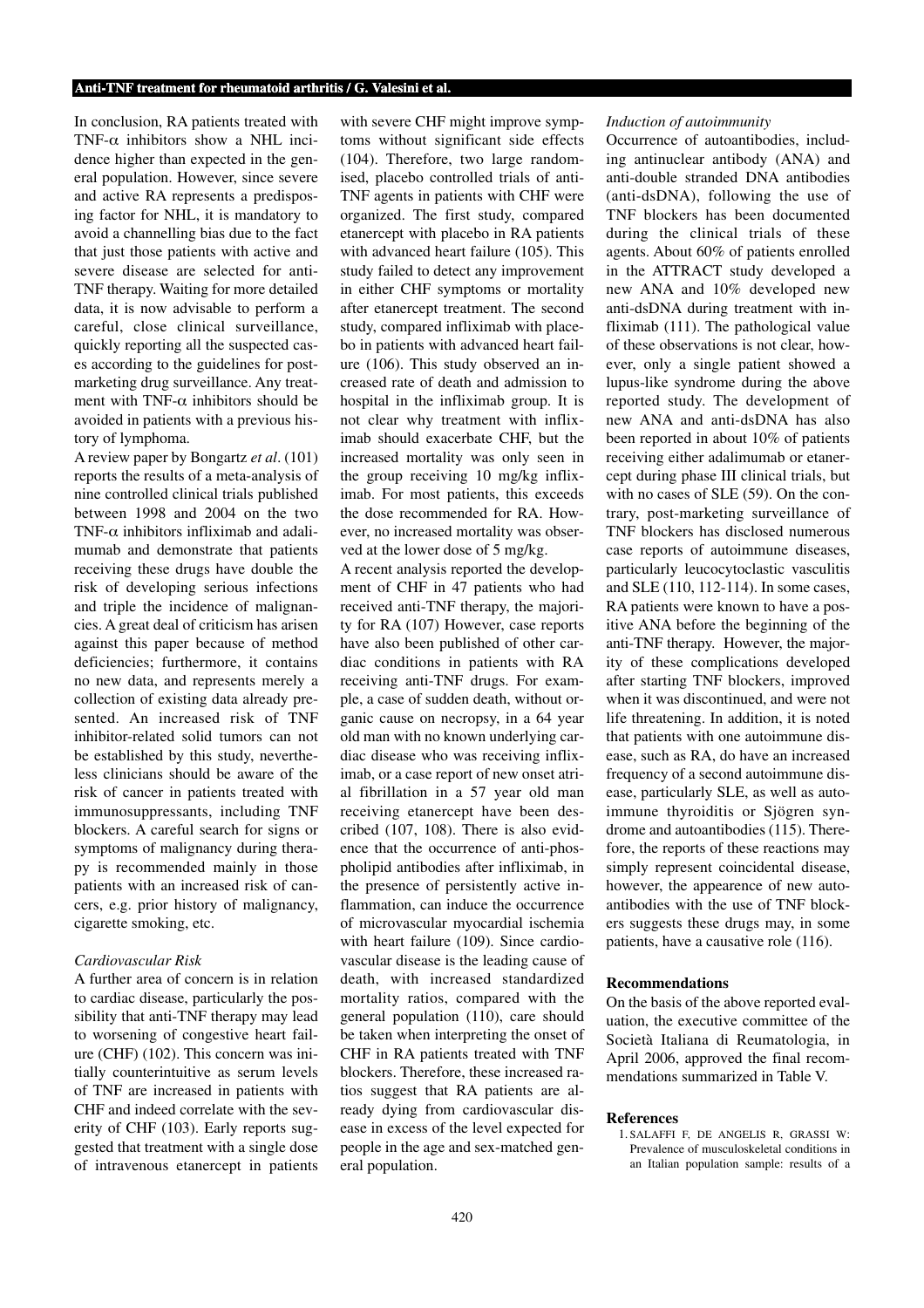regional community-based study. I. The MAPPING study. *Clin Exp Rheumatol* 2005; 23: 819-82.

- 2. ALBERS JMC, KUPER HH, VAN RIEL PLCM: Socio-economic consequences of rheumatoid arthritis in the first years of the disease. *Rheumatology* 1999; 38: 423-30.
- 3. FERRACCIOLI GF, VALENTINI G, VALESINI G, BOMBARDIERI S: Reconstructing the pyramid in rheumatoid arthritis. An urgent need. *Clin Exp Rheumatol* 2001; 16: 621-4.
- 4. FELDMANN M, MAINI RN: Anti-TNF therapy of rheumatoid arthritis: what have we learned? *Ann Rev Immunol* 2001; 19: 163-96.
- 5. FIOCCO U, BOMBARDIERI S: Differences in pharmacology of tumor necrosis factor (TNF) antagonists. *Reumatismo* 2005; 57 (Suppl. 1): 16-24.
- 6. EMERY P: Abatacept has beneficial effects in rheumatoid arthritis patients with an inadequate response to anti-TNFalpha therapy. *Clin Exp Rheumatol* 2005; 23: 767-8.
- 7. CULY CR, KEATING GM: Etanercept: an updated review of its use in rheumatoid arthritis, psoriatic arthritis and juvenile rheumatoid arthritis. *Drugs* 2002; 62: 2493- 537.
- 8. HARRIMAN G, HARPER LK, SCHAIBLE TF: Summary of clinical trials in rheumatoid arthritis using infliximab, an anti-TNF alpha treatment. *Ann Rheum Dis* 1999; 58 (Suppl. 1): I61-I64.
- 9. KLARESKOG L, VAN DER HD, DE JAGER JP *et al*.: Therapeutic effect of the combination of etanercept and methotrexate compared with each treatment alone in patients with rheumatoid arthritis: double-blind randomised controlled trial. *Lancet* 2004; 363: 675-81.
- 10. VAN DE PUTTE LB, ATKINS C, MALAISE M *et al*.: Efficacy and safety of adalimumab as monotherapy in patients with rheumatoid arthritis who have failed previous diseasemodifying antirheumatic drug therapy. *Ann Rheum Dis* 2004;...)
- 11. FURST DE, SCHIFF MH, FLEISCHMANN RM *et al*.: Adalimumab, a fully human anti tumor necrosis factor-alpha monoclonal antibody, and concomitant standard antirheumatic therapy for the treatment of rheumatoid arthritis: results of STAR (Safety Trial of Adalimumab in Rheumatoid Arthritis). *J Rheumatol* 2003; 30: 2563-71.
- 12. VAN VOLLENHOVEN RF, BRANNEMARK S, KLARESKOG L: Dose escalation of infliximab in clinical practice: improvements seen may be explained by a regression-like effect. *Ann Rheum Dis* 2004; 63: 426-3.
- 13. BROCQ O, PLUBEL Y, BREUIL V *et al*.: Etanercept–infliximab switch in rheumatoid arthritis 14 out of 131 patients treated with anti TNF-α. *Presse Med* 2002; 31: 1836-9.
- 14. COHEN G, COURVOISIER N, COHEN JD, ZALTNI S, SANY J, COMBE B: The efficiency of switching from infliximab to etanercept and vice-versa in patients with rheumatoid arthritis. *Clin Exp Rheumatol* 2005; 23: 795- 800.
- 15. SIR CONSENSUS CONFERENCE: I biologici in reumatologia: dalla biologia moleclare e cellulare al malato reumatico. *Progressi in Reumatologia* 2002; 3: Supplemento.
- 16. AMERICAN COLLEGE OF RHEUMATOLOGY SUB-

COMMITTEE ON RHEUMATOID ARTHRITIS: Guidelines for the management of rheumatoid arthritis 2002 update. *Arthritis Rheum* 2002; 46: 328-46.

- 17. EMERY P, REGINSTER JY, APPELBOOM T *et al*.: WHO collaborating centre consensus meeting on anti-cytokine therapy in rheumatoid arthritis. *Rheumatology* 2001; 40: 699- 702.
- 18. BATHON JM, MARTIN RW, FLEISCHMANN RM *et al*.: A comparison of etanercept and methotrexate in patients with early rheumatoid arthritis. *N Engl J Med* 2000; 343: 1586-93.
- 19. BREEDVELD FC, EMERY P, KEYSTONE E *et al*.: Infliximab in active early rheumatoid arthritis. *Ann Rheum Dis* 2004; 63: 149-55.
- 20. GENOVESE MC, BATHON JM, MARTIN RW *et al*.: Etanercept versus methotrexate in patients with earl rheumatoid arthritis: twoyear radiographic and clinical outcomes. *Arthritis Rheum* 2002; 46: 1443-50.
- 21. KLARESKOG L, VAN DER HEIJDE D, DE JAGER JP *et al*.: TEMPO (Trial of Etanercept and Methotrexate with Radiographic Patient Outcomes) study investigators. Therapeutic effect of the combination of etanercept and methotrexate compared with each treatment alone in patients with rheumatoid arthritis: double-blind randomised controlled trial. *Lancet* 2004; 363: 675-81.
- 22. LIPSKY PE, VAN DER HEIJDE DM, ST CLAIR EW *et al*.: Infliximab and methotrexate in the treatment of rheumatoid arthritis. Anti-Tumor Necrosis Factor Trial in Rheumatoid Arthritis with Concomitant Therapy Study Group. *N Engl J Med* 2000; 343: 1594-602.
- 23. ST CLAIR EW, VAN DER HEIJDE DM, SMOLEN JS *et al*.: Active-controlled study of patients receiving infliximab for the Treatment of Rheumatoid Arthritis of Early Onset Study Group. Combination of Infliximab and Methotrexate therapy for early rheumatoid arthritis. *Arthritis Rheum* 2004; 50: 3432-43.
- 24. QUINN MA, CONAGHAN PG, O'CONNOR PJ *et al*.: Very early treatment with infliximab in addition to methotrexate in early, poorprognosis rheumatoid arthritis reduces magnetic resonance imaging evidence of synovitis and damage, with sustained benefit after infliximab withdrawal: results from a twelve-month randomized, double-blind, placebo-controlled trial. *Arthritis Rheum* 2005; 52: 27-35.
- 25. BANG LM, KEATING GM: Adalimumab: a review of its use in rheumatoid arthritis. *BioDrugs* 2004; 18: 121-39.
- 26. BATHON JM, MARTIN RW, FLEISCHMANN RM *et al*.: A comparison of etanercept and methotrexate in patients with early rheumatoid arthritis. *N Engl J Med* 2000; 343: 1586-93.
- 27. ELLIOTT MJ, MAINI RN, FELDMANN M *et al*.: Treatment of rheumatoid arthritis with chimeric monoclonal antibodies to tumor necrosis factor alpha. *Arthritis Rheum* 1993; 36: 1681-90.
- 28. ELLIOTT MJ, MAINI RN, FELDMANN M *et al*.: Repeated therapy with monoclonal antibody to tumour necrosis factor alpha (cA2) in patients with rheumatoid arthritis. *Lancet* 1994; 344: 1125-7.
- 29. FURST DE, KEYSTONE E, MAINI RN, SMOLEN JS: Recapitulation of the roundtable discussion-assessing the role of antitumour necrosis factor therapy in the treatment of rheumatoid arthritis. *Rheumatology* (*Oxford*) 1999; 38 (Suppl. 2): 50-3.
- 30. FURST DE, SCHIFF MH, FLEISCHMANN RM *et al*.: Adalimumab, a fully human anti tumor necrosis factor-alphamonoclonal antibody, and concomitant standard antirheumatic therapy for the treatment of rheumatoid arthritis: results of STAR (Safety Trial ofAdalimumab in Rheumatoid Arthritis). *J Rheumatol* 2003; 30: 2563-71.
- 31. GARRISON L, MCDONNELL ND: Etanercept: therapeutic use in patients withrheumatoid arthritis. *Ann Rheum Dis* 1999; 58 (Suppl. 1): I65-I69.
- 32. MORELAND LW, SCHIFF MH, BAUMGART-NER SW *et al*.: Etanercept therapy in rheumatoid arthritis. A randomized, controlled trial. *Ann Intern Med* 1999; 130: 478-86.
- 33. VAN DE PUTTE LB, ATKINS C, MALAISE M *et al*.: Efficacy and safety ofadalimumab as monotherapy in patients with rheumatoid arthritis who have failed previous diseasemodifying antirheumatic drug therapy. *Ann Rheum Dis* 2004; 63: 508-16.
- 34. GENOVESE MC, BATHON JM, MARTIN RW *et al*.: Etanercept versus methotrexate in patients with early rheumatoid arthritis: twoyear radiographic and clinical outcomes. *Arthritis Rheum* 2002; 46: 1443-50.
- 35. ST CLAIR EW, VAN DER HEIJDE DM, SMOLEN JS et al.: Active-controlled study of patients receiving infliximab for the Treatment of Rheumatoid Arthritis of Early Onset Study Group. Combination of Infliximab and Methotrexate therapy for early rheumatoid arthritis. *Arthritis Rheum* 2004; 50: 3432-43.
- 36. SOKKA T, PINCUS T: Most patients receiving routine care for rheumatoid arthritis in 2001 did not meet inclusion criteria for most recent clinical trials or american college of rheumatology criteria for remission. *J Rheumatol* 2003; 30: 1138-46.
- 37. NATIONAL INSTITUTE FOR CLINICAL EXCEL-LENCE: Guidance for the use of etanercept and infliximab for the treatment of rheumatoid arthritis. *Technology Appraisal Guidance* No 36 2002. www.nice.org.uk .
- 38. STUDIO OSSERVAZIONALE ANTARES: Protocollo di monitoraggio per il trattamento dei pazienti affetti da artrite reumatoide con farmaci "biologici". *Gazzetta Ufficiale* No 127 04/06/2001. www.reumatologia.it.
- 39. SALAFFI F, PERONI M, FERRACCIOLI GF: Discriminating ability of composite indices for measuring disease activity in rheumatoid arthritis: a comparison of the Chronic Arthritis Systemic Index, Disease Activity Score and Thompson's articular index. *Rheumatology* (*Oxford*). 2000; 39: 90-6.
- 40. VAN GESTEL AM, PREVOO ML, VAN 'T HOF MA, VAN RIJSWIJK MH, VAN DE PUTTE LB, VAN RIEL PL: Development and validation of the European League Against Rheumatism response criteria for rheumatoid arthritis. Comparison with the preliminary American College of Rheumatology and the World Health Organization/International League Against Rheumatism Criteria. *Arthritis Rheum* 1996; 39: 34-40.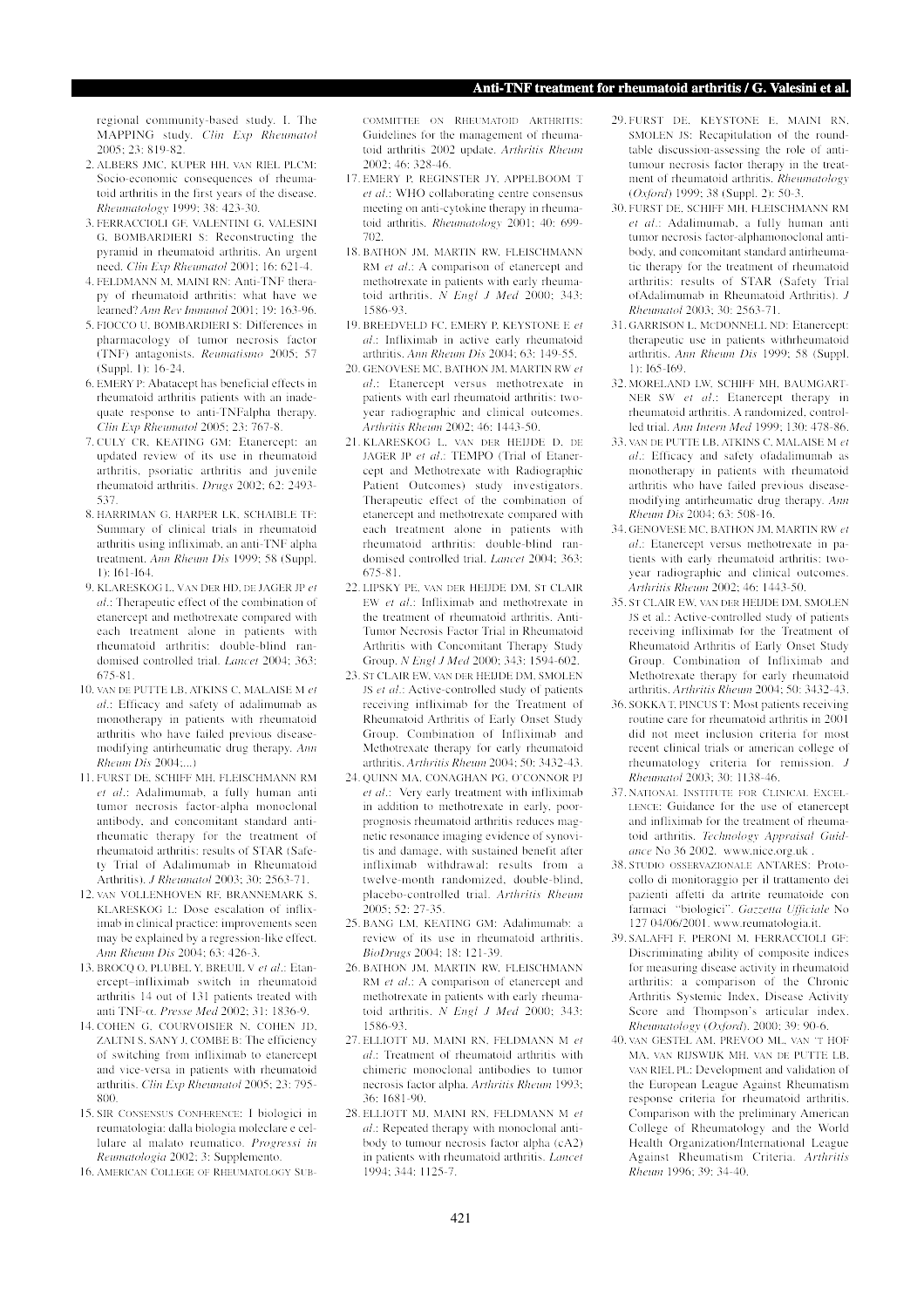- 41. FELSON DT, ANDERSON JJ, BOERS M *et al*.: American College of Rheumatology. Preliminary definition of improvement in rheumatoid arthritis. *Arthritis Rheum* 1995, 38: 727-35.
- 42. FURST DE, BREEDVELD FC, KALDEN JR *et al*.: Updated consensus statement on biological agents, specifically tumour necrosis factor a (TNF- $\alpha$ ) blocking agentsand interleukin-1 receptor antagonist (IL-1ra), for the treatment of rheumatic diseases, 2005. *Ann Rheum Dis* 2005; 64 (Suppl. 4): iv2-12.
- 43. BOBBIO-PALLAVICINI F, ALPINI C, CAPO-RALI R, AVALLE S, BUGATTI S, MONTECUC-CO C: Autoantibody profile in rheumatoid arthritis during long-term infliximab treatment. *Arthritis Res Ther* 2004, 6: 264-72.
- 44. ALESSANDRI C, BOMBARDIERI M, PAPA N *et al*.: Decrease of anti-cyclic citrullinated peptide antibodies and rheumatoid factor following anti-TNFalpha therapy (infliximab) in rheumatoid arthritis is associated with clinical improvement. *Ann Rheum Dis* 2004; 63: 1218-21.
- 45. DE RYCKE L, VERHELST X, KRUITHOF E *et al*.: Rheumatoid factor, but not anti-cyclic citrullinated peptide antibodies, is modulated by infliximab treatment in rheumatoid arthritis. *Ann Rheum Dis* 2005; 64: 299-302.
- 46. SMOLEN JS, HAN C, BALA M *et al*.: Evidence of radiographic benefit of treatment with Infliximab plus methotrexate in rheumatoid arthritis patients who had no clinical Improvement. A detailed subanalysis of Data from the Anti- Tumour Necrosis Factor Trial in Rheumatoid Arthritis with Concomitant Therapy Study. *Arthritis Rheum* 2005; 52: 1020-30.
- 47. VAN DER HEIJDE D, LANDEWE R, KLARESKOG L *et al*.: Presentation and analysis of data on radiographic outcome in clinical trials: experience from the TEMPO study. *Arthritis Rheum* 2005; 52: 49-60.
- 48. SCOTT DL, PUGNER K, KAARELA K *et al*.: The links between joint damage and disability in rheumatoid arthritis. *Rheumatology* (*Oxford*) 2000; 39: 122-32.
- 49. BROWN AK, WAKEFIELD RJ, CONAGHAN PG, KARIM Z, O'CONNOR PJ, EMERY P: New approaches to imaging early inflammatory arthritis. *Clin Exp Rheumatol* 2004; 22 (Suppl. 35): S18-25.
- 50. QUINN MA, CONAGHAN PG, O'CONNOR PJ *et al*.: Very early treatment with infliximab in addition to methotrexate in early, poorprognosis rheumatoid arthritis reduces magnetic resonance imaging evidence of synovitis and damage, with sustained benefit after infliximab withdrawal: results from a twelve-month randomized, double-blind, placebo-controlled trial. *Arthritis Rheum* 2005; 52: 27-35.
- 51. LASSERE M, MC QUEEN F, OSTERGAARD M *et al*.: An OMERACT rheumatoid arthritis magnetic resonance imaging studies.Exercise 3: an international multicenter reliability study using the RA-MRI Score. *J Rheumatol* 2003; 30: 1336-75.
- 52. WEISMAN MH: Progress toward the cure of rheumatoid arthritis? The BeSt study. *Arthritis Rheum* 2005; 52: 3326-32.
- 53. MAINI RN, BREEDVELD FC, KALDEN JR *et al*.: Sustained improvement over two years

in physical function, structural damage, and signs and symptoms among patients with rheumatoid arthritis treated with Infliximab. *Arthritis Rheum* 2004; 50: 1051-65.

- 54. KEYSTONE E, KAVANAUGH AF, SHARP J *et al*.: Sustained radiographic inhibition with adalimumab (HUMIRA) over 2 years in patients with long standing rheumatoid arthritis (RA). (Abstract). *Arthritis Rheum* 2003; 48 (Suppl. 9): S315.
- 55. WICK MC, ERNESTAM S, LINDBLAD S, BRATT J, KLARESKOG L, VAN VOLLEN-HOVEN RF: Adalimumab (Humira) restores clinical response in patients with secondary loss of efficacy from infliximab (Remicade) or etanercept (Enbrel): results from the STURE registry at Karolinska University Hospital. *Scand J Rheumatol* 2005; 34: 353-8.
- 56. IANNONE F, TROTTA F, MONTECUCCO C *et al*.: Etanercept maintains the clinical benefit achieved by infliximab in patients with rheumatoid arthritis who discontinued infliximab due to side effects. *Ann Rheum Dis* 2006; [Epub ahead of print]
- 57. CAMUSSI G, ALBANO E, TETTA C, BUSSOLI-NO F: The molecular action of tumor necrosis factor-alpha. *Eur J Biochem* 1991; 202: 3-14.
- 58. WEINBLATT ME, KREMER JM, BANKHURST AD *et al*.: A trial of etanercept, a recombinant tumor necrosis factor receptor: Fc fusion protein, in patients with rheumatoid arthritis receiving methotrexate. *N Engl J Med* 1999; 340: 253-9.
- 59. KAVANAUGH A, ST CLAIR EW, MCCUNE WJ, BRAAKMAN T, LIPSKY P: Chimeric antitumor necrosis factor-alpha monoclonal antibody treatment of patients with rheumatoid arthritis receiving methotrexate therapy. *J Rheumatol* 2000; 27: 841-50.
- 60. WEINBLATT ME, KEYSTONE EC, FURST DE *et al*.: Adalimumab, a fully human antitumor necrosis factor alpha monoclonal antibody, for the treatment of rheumatoid arthritis in patients taking concomitant methotrexate: the ARMADA trial. *Arthritis Rheum* 2003; 48: 35-45.
- 61. DORAN MF, CROWSON CS, POND GR, O'FALLON WM, GABRIEL SE: Frequency of infection in patients with rheumatoid arthritis compared with controls: a populationbased study. *Arthritis Rheum* 2002; 46: 2287-93.
- 62. ELLERIN T, RUBIN RH, WEINBLATT ME: Infections and anti-tumor necrosis factor therapy. *Arthritis Rheum* 2003; 48: 3013-21.
- 63. MAINI R, ST CLAIR EW, BREEDVELD F *et al*.: Infliximab (chimeric anti-tumour necrosis factor alpha monoclonal antibody) versus placebo in rheumatoid arthritis patients receiving concomitant methotrexate: a randomised phase III trial. ATTRACT Study Group. *Lancet* 1999; 354: 1932-9.
- 64. KEANE J, GERSHON S, WISE RP *et al*.: Tuberculosis associated with infliximab, a tumor necrosis factor -neutralizing agent. *N Engl J Med* 1 345: 1098-104.
- 65. VONKEMAN HE, VAN DER VALK PDLP, MUL-DER L, VAN DE LAAR MAFJ: Fatal extrapulmonary tuberculosis during treatment with the immunosuppresive infliximab. *Ned Tijdschr Geneeskd* 2002; 146: 1196-9.
- 66. ROVERE QUERINI P, VECELLIO M, SABBA-

DINI MG, CIBODDO G: Miliary tuberculosis after biological therapy for rheumatoid arthritis. *Rheumatology* (*Oxford*) 2002; 41: 231.

- 67. MAYORDOMO L, MARENCO JL, GOMEZ-MATEOS J, REJON E: Pulmonary miliary tuberculosis in a patient with anti-TNF-alpha treatment. *Scand J Rheumatol* 2002; 31: 44-5.
- 68. MANADAN AM, BLOCK JA, SEQUEIRA W: Mycobacteria tuberculosis peritonitis associated with etanercept therapy. *Clin Exp Rheumatol* 2003; 21: 526.
- 69. FLENDRIE M, CREEMERS MCW, WELSING PMJ, DEN BROEDER AA, VAN RIEL PLCM: Survival during treatment with tumour necrosis factor blocking agents in rheumatoid arthritis. *Ann Rheum Dis* 2003; 62  $(Sumb.$  II): ii30-3.
- 70. GARDAM MA, KEYSTONE EC, MENZIES R *et al*.: Anti-tumour necrosis factor agents and tuberculosis risk: mechanisms of action and clinical management. *Lancet Infect Dis* 2003; 3: 148-55.
- 71. LA MONTAGNA G, VALENTINI G: Listeria monocytogenes meningitis in a patient receiving etanercept for Still's disease. *Clin Exp Rheumatol* 2005; 23: 121.
- 72. HERBEIN G, O'BRIEN WA: Tumour necrosis factor (TNF)-alpha and TNF receptors in viral pathogenesis. *Proc Soc Exp Biol Med* 2000; 223: 241-57.
- 73. CALABRESE LH, ZEIN N, VASSILOPOULOS D: Safety of antitumour necrosis factor (anti-TNF) therapy in patients with chronic viral infections: hepatitis C, hepatitis B, and HIV infection. *Ann Rheum Dis* 2004; 63 (Suppl. 2): ii18-ii2.
- 74. KHANNA D, MCBAHON M, FURST D: Safety of tumor necrosis factor alpha antagonist. *Drug Saf* 2004; 27: 307-24.
- 75. EL SERAG HB: Hepatocellular carcinoma and hepatitis C in the United States. *Hepatology* 2002; 36: S74-S83.
- 76. PETERSON JR, HSU FC, SIMKIN PA, WENER MH: Effect of tumour necrosis factor alpha antagonists on serum transaminases and viraemia in patients with rheumatoid arthritis and chronic hepatitis C infection. *Ann Rheum Dis* 2003; 62: 1078-82.
- 77. ZEIN NN: A phase II randomised, double blind, placebo controlled study of tumor necrosis factor antagonist (Etanercept, Enbrel) as an adjuvant to interferon and ribavirin in naive patients with chronic hepatitis C [abstract]. *Hepatology* 2002; 36: 504.
- 78. PARKE FA, REVEILLE JD: Anti-tumor necrosis factor agents for rheumatoid arthritis in the setting of chronic hepatitis C infection. *Arthritis Rheum* 2004; 51: 800-4.
- 79. SYMMONS PM, SILMAN AJ: Anti tumor necrosis factor alpha and the risk of lymphoma in rheumatoid arthritis: No clear answer. *Arthritis Rheum* 2004; 50: 1703-6.
- 80. GRIDLEY G, MC LAUGHLIN JK, EKBOM A, KLARESKOG L, ADAMI HO, HACKER DJ: Incidence of cancer among patients with rheumatoid arthritis. *J Nat Cancer Inst* 1993; 85: 307-11.
- 81. GEBOREK P, BLADSTROM A, TURESSON C et al.: Tumour necrosis factor blockers do not increase overall tumour risk in patients with rheumatoid arthritis, but may be associated with an increased risk of lymphomas. *Ann Rheum Dis* 2005; 64: 699-703.